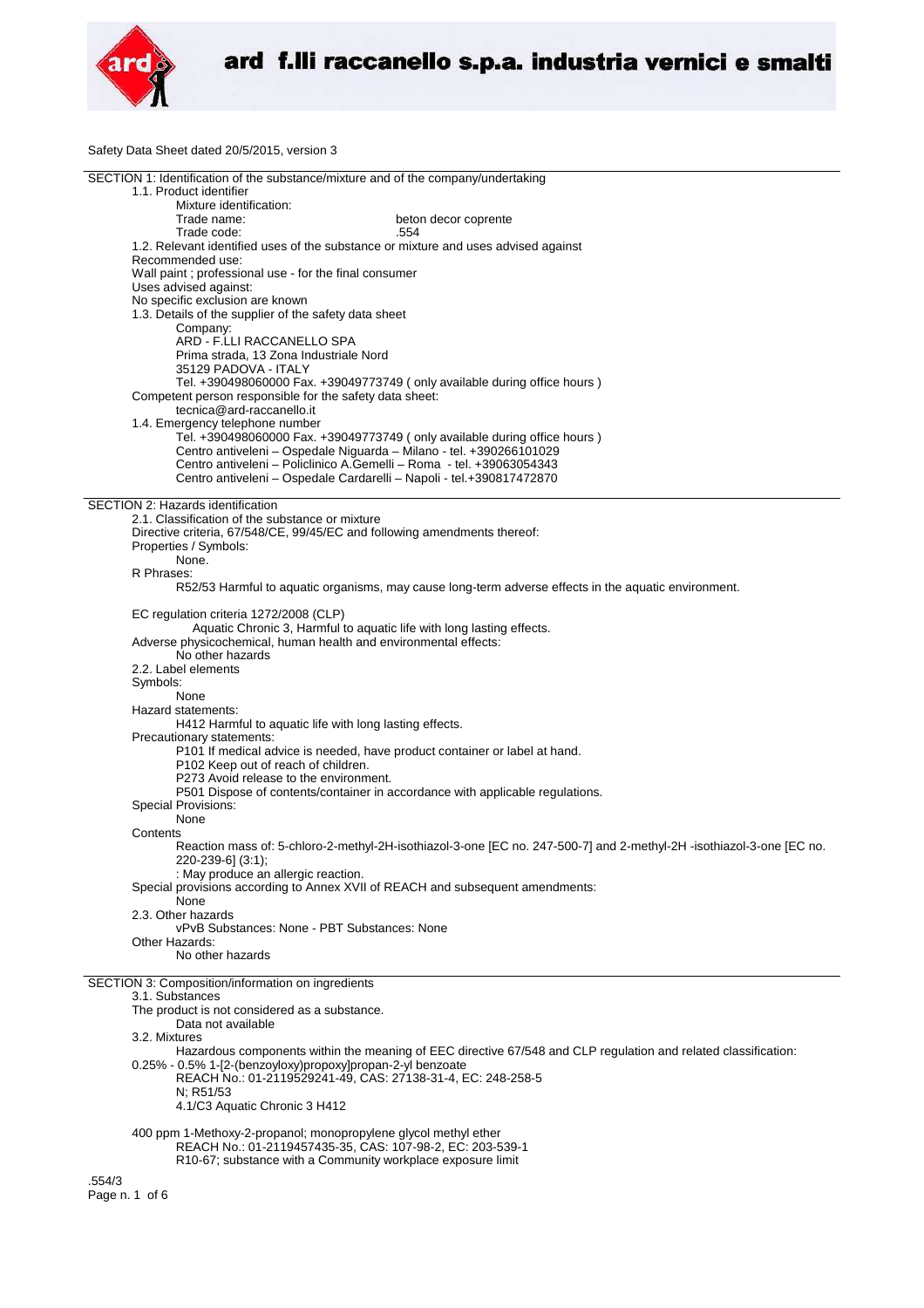$\begin{array}{cc} \circledR 2.6/3 \text{ Flam.} \text{Liq.} 3 \text{H}226 \\ \circlearrowleft 2.8/3 \text{STOT SE } 3 \text{H}33 \end{array}$ 

3.8/3 STOT SE 3 H336

80 ppm Terbutrina

CAS: 886-50-0, EC: 212-950-5

- Xn,Xi,N; R22-43-50/53
	- 4.1/A1 Aquatic Acute 1 H400
	- ♦ 4.1/C1 Aquatic Chronic 1 H410
	- $\bigotimes$ 3.1/4/Oral Acute Tox. 4 H302
	- 3.4.2/1-1A-1B Skin Sens. 1,1A,1B H317
- 

SECTION 4: First aid measures 4.1. Description of first aid measures In case of skin contact: Wash with plenty of water and soap. In case of eyes contact: Rinse immediately with plenty of water and seek medical advice. In case of Ingestion: Do not under any circumstances induce vomiting. OBTAIN A MEDICAL EXAMINATION IMMEDIATELY. In case of Inhalation: Remove casualty to fresh air and keep warm and at rest. 4.2. Most important symptoms and effects, both acute and delayed No known symptoms to date. 4.3. Indication of any immediate medical attention and special treatment needed Treatment: Treat symptomatically. SECTION 5: Firefighting measures 5.1. Extinguishing media Suitable extinguishing media: Irrelevant, the product is not flammable. Extinguishing media which must not be used for safety reasons: None in particular. 5.2. Special hazards arising from the substance or mixture May produce toxic fumes of carbon monoxide if burning. Do not inhale explosion and combustion gases. 5.3. Advice for firefighters Use suitable breathing apparatus . Collect contaminated fire extinguishing water separately. This must not be discharged into drains. Move undamaged containers from immediate hazard area if it can be done safely. SECTION 6: Accidental release measures 6.1. Personal precautions, protective equipment and emergency procedures Wear personal protection equipment. Remove persons to safety. See protective measures under point 7 and 8. 6.2. Environmental precautions Do not allow to enter into soil/subsoil. Do not allow to enter into surface water or drains. Retain contaminated washing water and dispose it. In case of gas escape or of entry into waterways, soil or drains, inform the responsible authorities. 6.3. Methods and material for containment and cleaning up Suitable material for taking up: absorbing material, organic, sand. Wash with plenty of water. 6.4. Reference to other sections See also section 8 and 13 SECTION 7: Handling and storage 7.1. Precautions for safe handling Avoid contact with skin and eyes, inhalation of vapours and mists. Don't use empty container before they have been cleaned. Contamined clothing should be changed before entering eating areas. Do not eat or drink while working. See also section 8 for recommended protective equipment.

- 7.2. Conditions for safe storage, including any incompatibilities
	- Keep away from food, drink and feed.
		- Incompatible materials:
		- None in particular.
		- Instructions as regards storage premises:
	- Adequately ventilated premises.
- 7.3. Specific end use(s)
	- None in particular

SECTION 8: Exposure controls/personal protection

# 8.1. Control parameters

#### Exposure limit(s):

1-Methoxy-2-propanol; monopropylene glycol methyl ether - CAS: 107-98-2

OEL EU - LTE(8h): 375 mg/m3, 100 ppm - STE: 563 mg/m3, 150 ppm - Notes: Bold-type: Indicative

.554/3 Page n. 2 of 6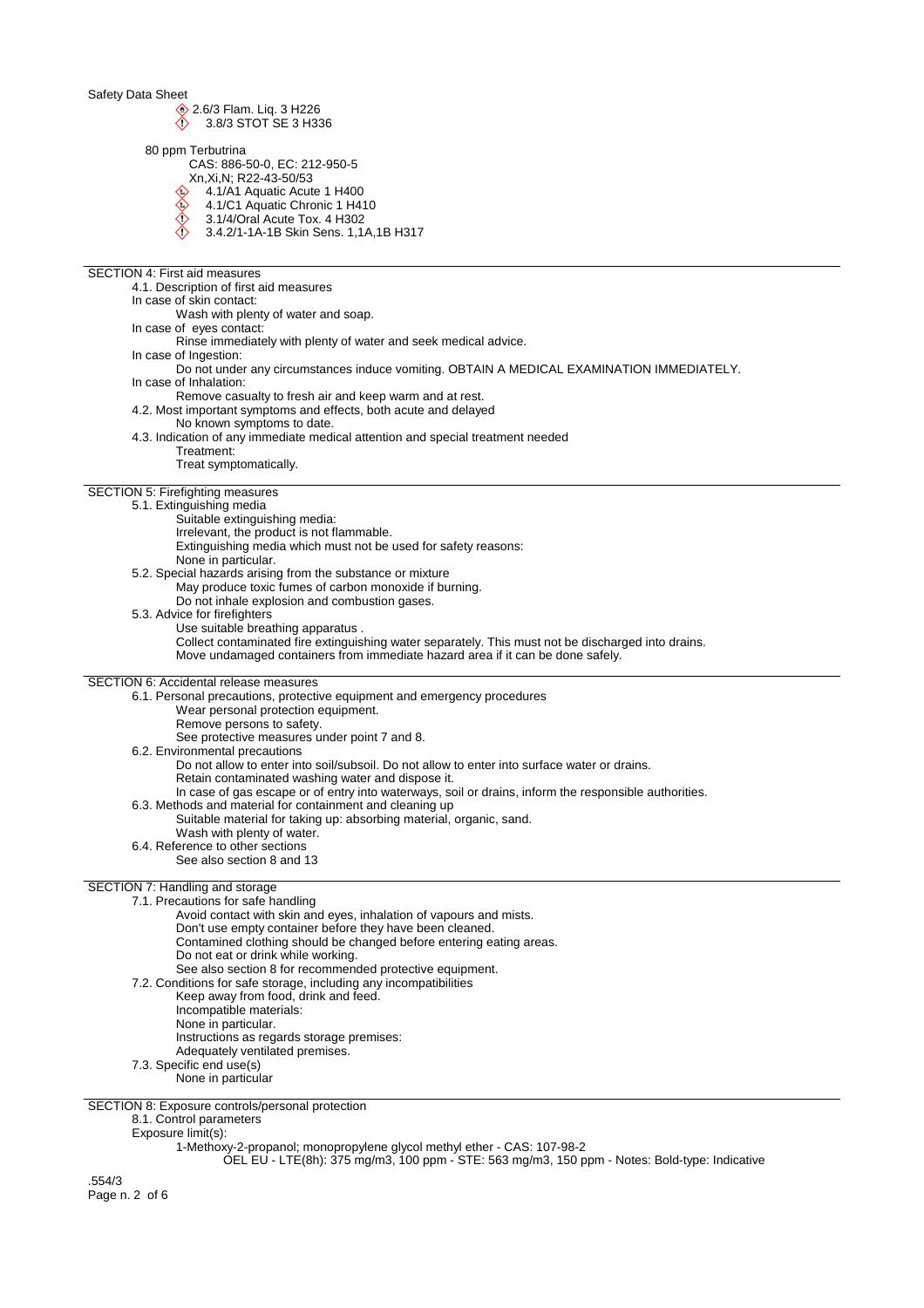Occupational Exposure Limit Values [2,3] and Limit Values for Occupational Exposure [4] (for references see bibliography)

TLV ACGIH, 50 ppm, 100 ppm - Notes: A4 - Eye and URT irr

DNEL Values:

1-[2-(benzoyloxy)propoxy]propan-2-yl benzoate - CAS: 27138-31-4

Worker Professional: 170 mg/kg - Exposure: Human Dermal - Frequency: Short Term, systemic effects Worker Professional: 35.08 mg/m3 - Exposure: Human Inhalation - Frequency: Short Term, systemic effects Worker Professional: 8.8 mg/m3 - Exposure: Human Inhalation - Frequency: Long Term, systemic effects Worker Professional: 10 mg/kg - Exposure: Human Dermal - Frequency: Long Term, systemic effects 1-Methoxy-2-propanol; monopropylene glycol methyl ether - CAS: 107-98-2

Worker Professional: 553.5 mg/m3 - Exposure: Human Inhalation - Frequency: Short Term, local effects Worker Professional: 369 mg/m3 - Exposure: Human Inhalation - Frequency: Long Term, systemic effects Worker Professional: 50.6 mg/kg - Exposure: Human Dermal - Frequency: Long Term, systemic effects Exposure: Human Inhalation - Frequency: Long Term, local effects - Endpoint: Hazard Identified but no value available

Exposure: Human Dermal - Frequency: Long Term, local effects - Endpoint: Hazard Identified but no value available

PNEC Values:

1-[2-(benzoyloxy)propoxy]propan-2-yl benzoate - CAS: 27138-31-4

Target: Fresh Water - Value: 0.0037 mg/l

Target: Marine water - Value: 0.00037 mg/l

Target: Freshwater sediments - Value: 1.49 mg/kg Target: Marine water sediments - Value: 0.149 mg/kg

Target: Soil (agricultural) - Value: 1 mg/kg

1-Methoxy-2-propanol; monopropylene glycol methyl ether - CAS: 107-98-2

Target: Fresh Water - Value: 10 mg/l

Target: Marine water - Value: 1 mg/l

Target: Freshwater sediments - Value: 100 mg/l

Target: Marine water sediments - Value: 5.2 mg/kg

Target: Soil - Value: 5.49 mg/kg

8.2. Exposure controls

Eye/ face protection:

Not needed for normal use. Anyway, operate according good working practices.

#### Skin protection

a) protection for hands:

One-time gloves.

b) other:

No special precaution must be adopted for normal use.

Respiratory protection: Not needed for normal use.

Thermal Hazards:

**None** 

Environmental exposure controls:

None

SECTION 9: Physical and chemical properties

### 9.1. Information on basic physical and chemical properties

| $5.50$ $\ldots$ $5.10$ $\ldots$ $5.10$ $\ldots$ $5.00$ $\ldots$ $5.00$    |                                 |
|---------------------------------------------------------------------------|---------------------------------|
| Appearance and colour:                                                    | Fluid dispersion various colors |
| Odour:                                                                    | Characteristic: slightly acrid  |
| Odour threshold:                                                          | Data not available              |
| pH:                                                                       | 9.0                             |
| Melting point / freezing point:                                           | Data not available              |
| Initial boiling point and boiling range:                                  | Data not available              |
| Solid/gas flammability:                                                   | Data not available              |
| Upper/lower flammability or explosive limits:                             | Data not available              |
| Vapour density:                                                           | Data not available              |
| Flash point:                                                              | Not flammable                   |
| Evaporation rate:                                                         | Data not available              |
| Vapour pressure:                                                          | Data not available              |
| Relative density:                                                         | 1260 - 1450 g/l a 20°C          |
| Solubility in water:                                                      | Miscible                        |
| Solubility in oil:                                                        | Insoluble                       |
| Partition coefficient (n-octanol/water):                                  | Data not available              |
| Auto-ignition temperature:                                                | Data not available              |
| Decomposition temperature:                                                | Data not available              |
| Viscosity:                                                                | 11000-17000 cP 20°C             |
| Explosive properties:                                                     | Data not available              |
| Oxidizing properties:                                                     | Data not available              |
| 9.2. Other information                                                    |                                 |
| Miscibility:                                                              | Data not available              |
| Fat Solubility:                                                           | Data not available              |
| Conductivity:                                                             | Data not available              |
| Substance Groups relevant properties: Data not available                  |                                 |
| Note: The data herein refer to QC when the product was put on the market. |                                 |
|                                                                           |                                 |

SECTION 10: Stability and reactivity

10.1. Reactivity

Stable under normal conditions

.554/3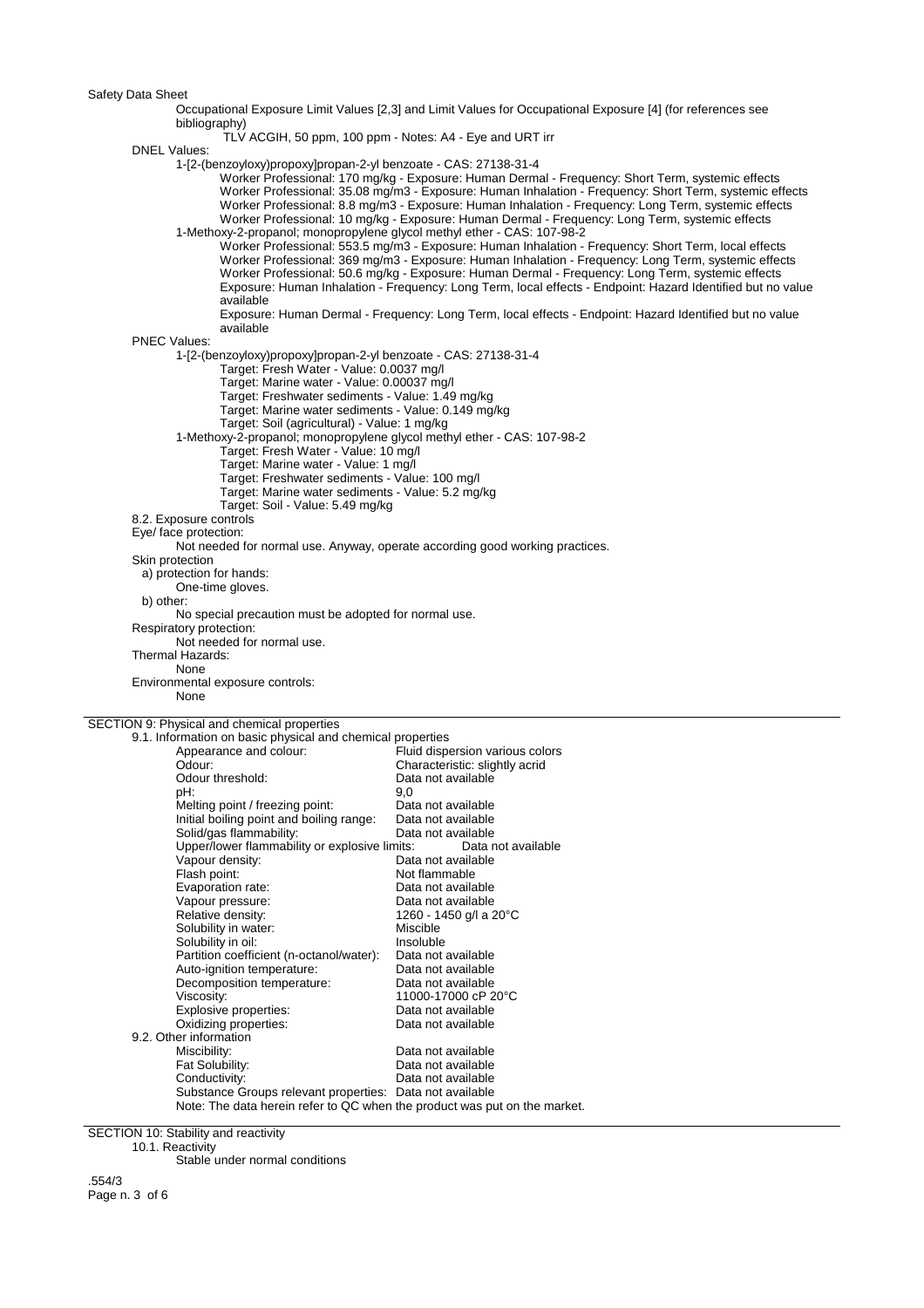Safety Data Sheet 10.2. Chemical stability Stable under normal conditions 10.3. Possibility of hazardous reactions None 10.4. Conditions to avoid Stable under normal conditions. 10.5. Incompatible materials None in particular. 10.6. Hazardous decomposition products None. SECTION 11: Toxicological information 11.1. Information on toxicological effects Toxicological information of the mixture: Data not available Toxicological information of the main substances found in the mixture: 1-[2-(benzoyloxy)propoxy]propan-2-yl benzoate - CAS: 27138-31-4 a) acute toxicity: Test: LD50 - Route: Oral - Species: Rat = 3914 mg/kg Test: LD50 - Route: Skin - Species: Rat > 2000 mg/kg Test: LC50 - Route: Inhalation - Species: Rat > 200 mg/L - Duration: 4h b) skin corrosion/irritation: Test: Skin Irritant - Species: Rabbit Negative c) serious eye damage/irritation: Test: Eye Irritant Positive d) respiratory or skin sensitisation: Test: Skin Sensitization Negative 1-Methoxy-2-propanol; monopropylene glycol methyl ether - CAS: 107-98-2 a) acute toxicity: Test: LD50 - Route: Oral - Species: Rat = 5300 mg/kg Test: LD50 - Route: Skin - Species: Rabbit = 13000 mg/kg Test: LC50 - Route: Inhalation - Species: Rat = 54.6 mg/L - Duration: 4h If not differently specified, the information required in Regulation 453/2010/EC listed below must be considered as N.A.: a) acute toxicity; b) skin corrosion/irritation; c) serious eye damage/irritation; d) respiratory or skin sensitisation; e) germ cell mutagenicity; f) carcinogenicity; g) reproductive toxicity; h) STOT-single exposure; i) STOT-repeated exposure; j) aspiration hazard. SECTION 12: Ecological information 12.1. Toxicity Adopt good working practices, so that the product is not released into the environment. Harmful to aquatic organisms, may cause long-term adverse effects in the aquatic environment. 1-[2-(benzoyloxy)propoxy]propan-2-yl benzoate - CAS: 27138-31-4 a) Aquatic acute toxicity: Endpoint: LC50 - Species: Fish = 3.7 mg/L - Duration h: 96 Endpoint: LL50 - Species: Daphnia = 19.3 mg/L - Duration h: 48 Endpoint: LL50 - Species: Algae = 4.9 mg/L - Duration h: 72 1-Methoxy-2-propanol; monopropylene glycol methyl ether - CAS: 107-98-2 a) Aquatic acute toxicity: Endpoint: EC50 - Species: Fish > 100 mg/L - Duration h: 96 Endpoint: EC50 - Species: Algae > 1000 mg/L - Duration h: 72 Endpoint: EC50 - Species: Daphnia > 500 mg/L - Duration h: 48 Terbutrina - CAS: 886-50-0 a) Aquatic acute toxicity: Endpoint: EC50 - Species: Algae = 0.0067 mg/L - Duration h: 48 - Notes: OECD 201, Scenedesmus subspicatus 12.2. Persistence and degradability Data not available 12.3. Bioaccumulative potential Terbutrina - CAS: 886-50-0 Bioaccumulation: Not bioaccumulative - Test: log Kow 3.2 - Duration: Data not available - Notes: Data not available 12.4. Mobility in soil Data not available 12.5. Results of PBT and vPvB assessment vPvB Substances: None - PBT Substances: None 12.6. Other adverse effects None SECTION 13: Disposal considerations 13.1. Waste treatment methods

Recover if possible. In so doing, comply with the local and national regulations currently in force.

.554/3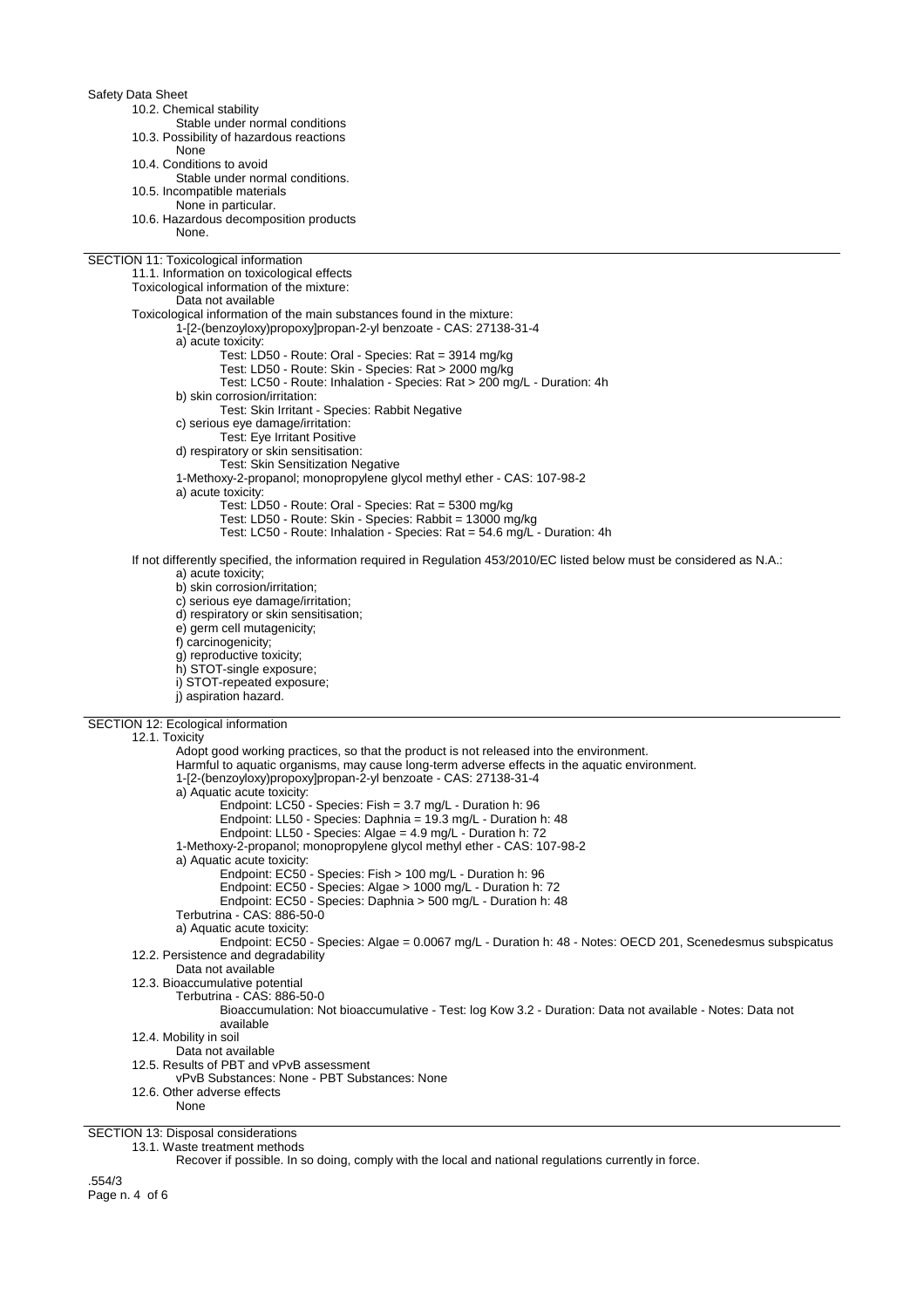## Waste should not be disposed of by release to sewers.

Contaminated packaging thinners and cleaning diluents must be landfilled.

| SECTION 14: Transport information                                                                                                                                                          |
|--------------------------------------------------------------------------------------------------------------------------------------------------------------------------------------------|
|                                                                                                                                                                                            |
| 14.1. UN number<br>Not classified as dangerous in the meaning of transport regulations.                                                                                                    |
| 14.2. UN proper shipping name                                                                                                                                                              |
| Data not available                                                                                                                                                                         |
| 14.3. Transport hazard class(es)                                                                                                                                                           |
| Data not available<br>14.4. Packing group                                                                                                                                                  |
| Data not available                                                                                                                                                                         |
| 14.5. Environmental hazards                                                                                                                                                                |
| <b>ADR-Enviromental Pollutant:</b><br>No                                                                                                                                                   |
| Data not available                                                                                                                                                                         |
| 14.6. Special precautions for user<br>Data not available                                                                                                                                   |
| 14.7. Transport in bulk according to Annex II of MARPOL73/78 and the IBC Code                                                                                                              |
| Data not available                                                                                                                                                                         |
|                                                                                                                                                                                            |
| SECTION 15: Regulatory information                                                                                                                                                         |
| 15.1. Safety, health and environmental regulations/legislation specific for the substance or mixture<br>Dir. 67/548/EEC (Classification, packaging and labelling of dangerous substances). |
| Dir. 99/45/EEC (Classification, packaging and labelling of dangerous preparations).                                                                                                        |
| DIR.2004/42/CE. Subcategory c Type BA limit COV 40 g/l. Contained in product < 40 g/l.                                                                                                     |
| Regulation (EU) No 528/2012 and subsequent amendments.                                                                                                                                     |
| This product contains biocides. Active ingredients:                                                                                                                                        |
| Zinc pyrithione                                                                                                                                                                            |
| 2-ottil-2H-isotiazol-3-one                                                                                                                                                                 |
| Terbutryn                                                                                                                                                                                  |
| Dir. 98/24/EC (Risks related to chemical agents at work).<br>Directive 2000/39/CE (Occupational exposure limit values) and subsequent modifications: 2004/37/CE, 2006/15/CE and            |
| 2009/161/UE.                                                                                                                                                                               |
| Dir. 2006/8/EC                                                                                                                                                                             |
| Regulation (EC) n. 1907/2006 (REACH)                                                                                                                                                       |
| Regulation (EC) n. 1272/2008 (CLP)                                                                                                                                                         |
| Regulation (EC) n. 790/2009 (ATP 1 CLP) and (EU) n. 758/2013                                                                                                                               |
| Regulation (EU) n. 453/2010 (Annex I)                                                                                                                                                      |
| Regulation (EU) n. 286/2011 (ATP 2 CLP)<br>Regulation (EU) n. 618/2012 (ATP 3 CLP)                                                                                                         |
| Regulation (EU) n. 487/2013 (ATP 4 CLP)                                                                                                                                                    |
| Regulation (EU) n. 944/2013 (ATP 5 CLP)                                                                                                                                                    |
| Regulation (EU) n. 605/2014 (ATP 6 CLP)                                                                                                                                                    |
| Restrictions related to the product or the substances contained according to Annex XVII Regulation (EC) 1907/2006 (REACH)                                                                  |
| and subsequent modifications:                                                                                                                                                              |
| None<br>Where applicable, refer to the following regulatory provisions:                                                                                                                    |
| Directive 2003/105/CE ('Activities linked to risks of serious accidents') and subsequent amendments.                                                                                       |
| Regulation (EC) nr 648/2004 (detergents).                                                                                                                                                  |
| 1999/13/EC (VOC directive)                                                                                                                                                                 |
|                                                                                                                                                                                            |
| Provisions related to directives 82/501/EC(Seveso), 96/82/EC(Seveso II):                                                                                                                   |
| Data not available<br>15.2. Chemical safety assessment                                                                                                                                     |
| No.                                                                                                                                                                                        |
|                                                                                                                                                                                            |
| SECTION 16: Other information                                                                                                                                                              |
| Full text of phrases referred to in Section 3:<br>R10 Flammable.                                                                                                                           |
| R22 Harmful if swallowed.                                                                                                                                                                  |
| R43 May cause sensitization by skin contact.                                                                                                                                               |
| R50/53 Very toxic to aquatic organisms, may cause long-term adverse effects in the aquatic environment.                                                                                    |
| R51/53 Toxic to aquatic organisms, may cause long-term adverse effects in the aquatic environment.                                                                                         |
| R67 Vapours may cause drowsiness and dizziness.                                                                                                                                            |
| H412 Harmful to aquatic life with long lasting effects.                                                                                                                                    |
| H226 Flammable liquid and vapour.                                                                                                                                                          |
| H336 May cause drowsiness or dizziness.                                                                                                                                                    |
| H400 Very toxic to aquatic life.                                                                                                                                                           |
| H410 Very toxic to aquatic life with long lasting effects.                                                                                                                                 |
| H302 Harmful if swallowed.                                                                                                                                                                 |
| H317 May cause an allergic skin reaction.                                                                                                                                                  |
| Paragraphs modified from the previous revision:                                                                                                                                            |

SECTION 3: Composition/information on ingredients SECTION 8: Exposure controls/personal protection SECTION 11: Toxicological information SECTION 12: Ecological information

.554/3 Page n. 5 of 6